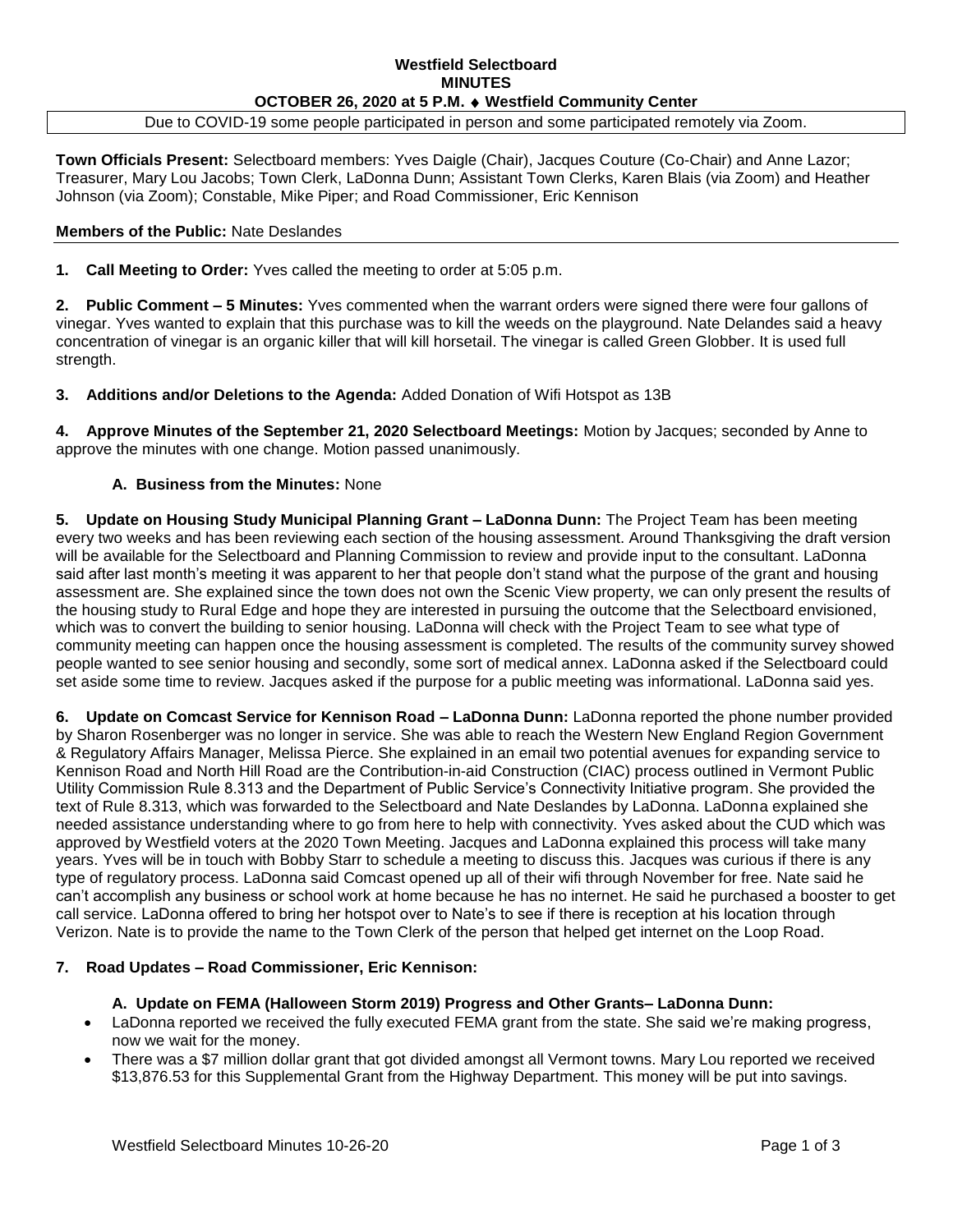- Doug Morton from NVDA sent an email stating there was a mistake and the money from the last Grants in Aid project should be coming in the next couple of weeks. Regarding the 2021 Grants in Aid, the Letter of Interest has been submitted. Eric will work with NVDA to select a location for the grant work. Anne mentioned there was a culvert on Trumpass Road that looks like it's breaking down. Eric said it's a new culvert and the water is coming off the road and going over the culvert. He will work with NVDA and select a location for the work. Heather said the site selected for this grant should be from the road inventory as well as hydrologically connected.
- There is approximately \$135,000 due to the Town coming from these cumulative grants.

**B. Completed since Last Meeting; Structures Grant on Balance Rock Road:** Yves said he went and looked at the Structures Grant on Balance Rock Road. The road was closed for 12 days. The culvert is made of aluminum. Mary Lou asked Eric if he had any in-kind work to report for the grant. Eric said very minimal grader time. Yves said this was a good job done that will last for many years. Eric has made arrangements for Lafayette to install the guardrails on Balance Rock Road as well as Taft Brook Road. They should be installed in three weeks. Eric said this culvert should last 80-90 years. Yves signed the TA65 Request for Reimbursement to complete the project. The project cost was \$118,123.24 minus the municipal match of \$11,812.32 for a reimbursement to the Town of \$106,310.92.

**C. Timeline Update on Unfinished Projects: Installation of Stone Barriers at Roger Tetreaults; Dykeman Culvert; Installation of Missing Road/Speed Limit Signs; Installation of Radar Signs; Installation of Guardrails at Taft Brook Road/Buck Hill:** Jacques suggested that someone talk to Roger Tetreault to see if he still wants the stone barriers placed in his yard. Eric said these items will be completed as his schedule permits. He mentioned there may be money left in his budget this year. Anne replied that possible some of that money could be used to hire someone to install the missing signs in town. Eric stated he should be able to get to that task soon. Anne asked when the radar signs would be installed. Eric said he had not had time during the last month. His time was devoted to completing the Structures Grant on Balance Rock Road. Eric said he had the tar extended a little further on School Street tarring project.

#### **D. Damaged Culvert on Trumpass Road – Anne Lazor:** Discussed above , 7A.

**E. Sign Cargill Salt Contract:** Jacques asked if there was salt available through the state. Eric said there are other chemicals mixed in that he doesn't want to use on our roads. Eric said if we salted our tar roads, the salt contract would be for 400 tons. Yves signed the contract for \$77.42/ton for winter salt.

#### **8. Treasurer's Report – Treasurer, Mary Lou Jacobs:**

**A. Approve Warrants for Expenditures Dated: 9/23/20 \$72,766.63 (bills) & \$2,936.23 (bills); 10/7/20 \$2.120.82 (bills); 10/14/20 \$15,832.58 (bills) & \$5,189.87 (payroll); 10/21/20 \$960,863.51 (bills):** Mary Lou added Appropriations in the amount of \$56,337.30. Motion by Anne; seconded by Yves to approve warrants as listed with the addition of Appropriations. Motion passed unanimously.

**B. Budget Status Update (emailed in advance):** Mary Lou stated there are a few adjustments to be made before next month's budget meeting. The General Fund Checking account balance is \$420,292.93. Yves asked if there was still \$40,000 coming from the Good Neighbor Fund (wind towers). Mary Lou will report back on the balance due next month.

**C. Investment Accounts Update (emailed in advance):** The Edward Jones Investment account is valued at \$155,706.58 representing a decrease of \$1,453.16 over the August totals. Anne commented the yearly total is on the plus side overall. There is \$9,906.03 in certificate/savings at North Country Federal Credit Union.

**D. Discuss/Approve Health Care for 2021:** The new rate sheet was reviewed and Yves asked LaDonna if she was happy with the current insurance. LaDonna said yes. The new cost for the Blue Cross and Blue Shield of Vermont Platinum plan is \$939.97 per month. Eric and LaDonna are on this plan. The town pays 80% and the employee portion is 20%. There was a motion by Jacques and second by Anne to continue with the Platinum Plan. Motion passed unanimously.

**E. Delinquent Tax List:** There is \$54,772.99 to be collected in delinquent taxes. Mary Lou is in contact with the Delinquent Tax Collector, Joyce Crawford with the list of delinquent taxpayers. Mary Lou said one thing we need to work on is the credit card company did not accept payments from Canadian banks. Many people used the credit card/e-bank check option this year. May using the service said it was a big help to them.